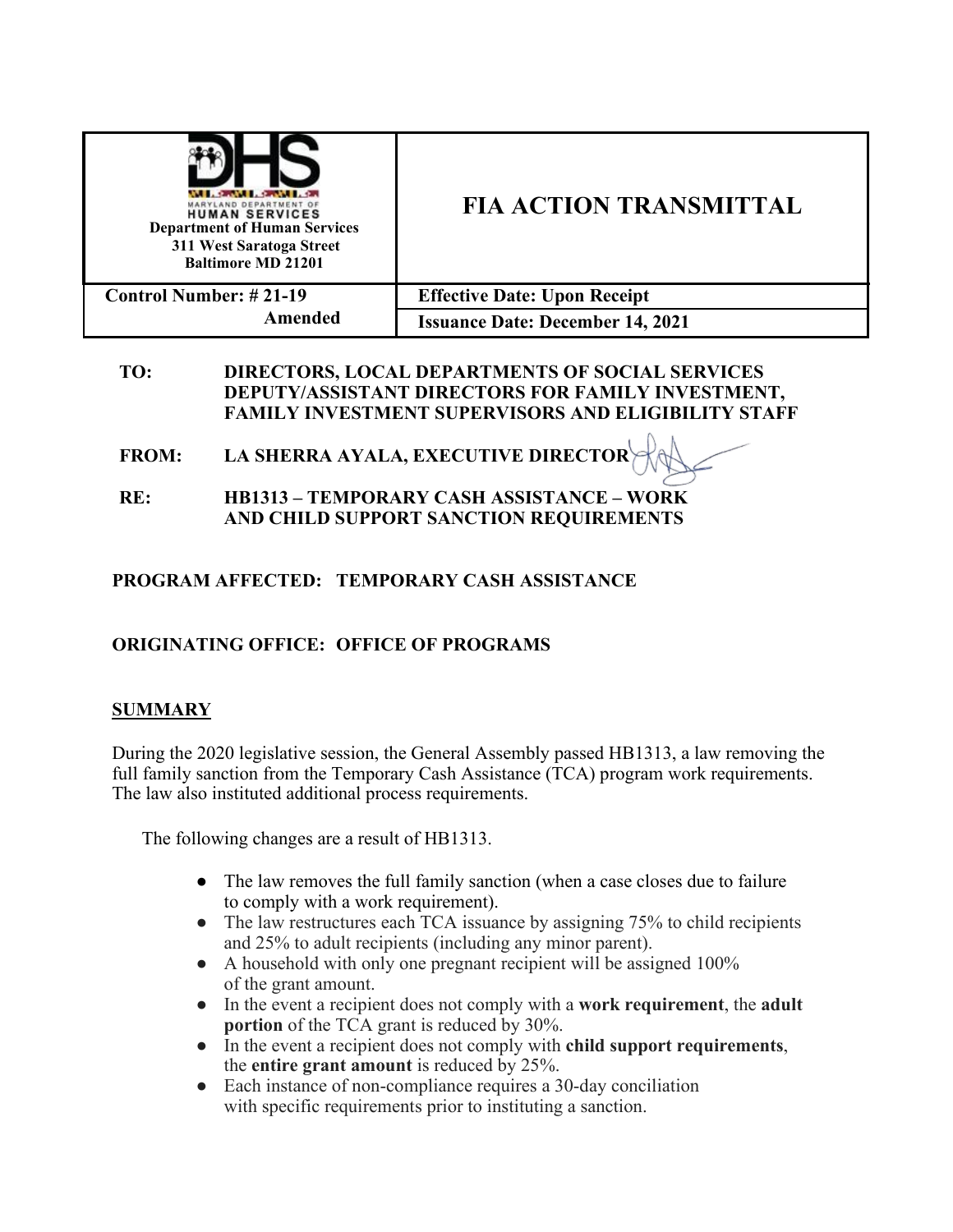- The law requires any reasonable accommodations needed by the customer for program participation to be documented in the Family Independence Plan (FIP), and such accommodations provided by the LDSS.
- Prior to sanctions, a caseworker must document whether or not a customer qualifies for a good cause or an exemption. The caseworker must also document all outreach attempts made to resolve the non-compliance issue.
- The bill defines acceptable reasons for a good cause.
- Immediately upon compliance with the work activity, the full grant amount is reinstated effective the next benefit issuance.

# **REQUIRED ACTION:**

## **System Processing Actions**

• No action is needed on the part of the caseworker in E&E. E&E has been programmed to assign the appropriate issuance amount to eligible household members.

## **Changes in Work Activity Engagement At Application**

- Under the Universal Engagement rule: Customers are required to be engaged with a work activity within 30 days of the TCA case approval.
- Effective immediately, TCA customers **are no longer required to be engaged in a work activity prior to TCA application approval.**

#### **Assessment**

The assessment is an opportunity for the caseworker to identify potential barriers and appropriate resources for a family. It must include an evaluation of the following areas for each adult recipient:

- 1. Educational level,
- 2. Literacy,
- 3. Health,
- 4. Mental or physical impairments,
- 5. Housing stability,
- 6. Childcare needs,
- 7. Transportation needs,
- 8. History or presence of domestic or family violence,
- 9. Job skills and readiness, and interests,
- 10. Language barriers for Limited English Proficient customers.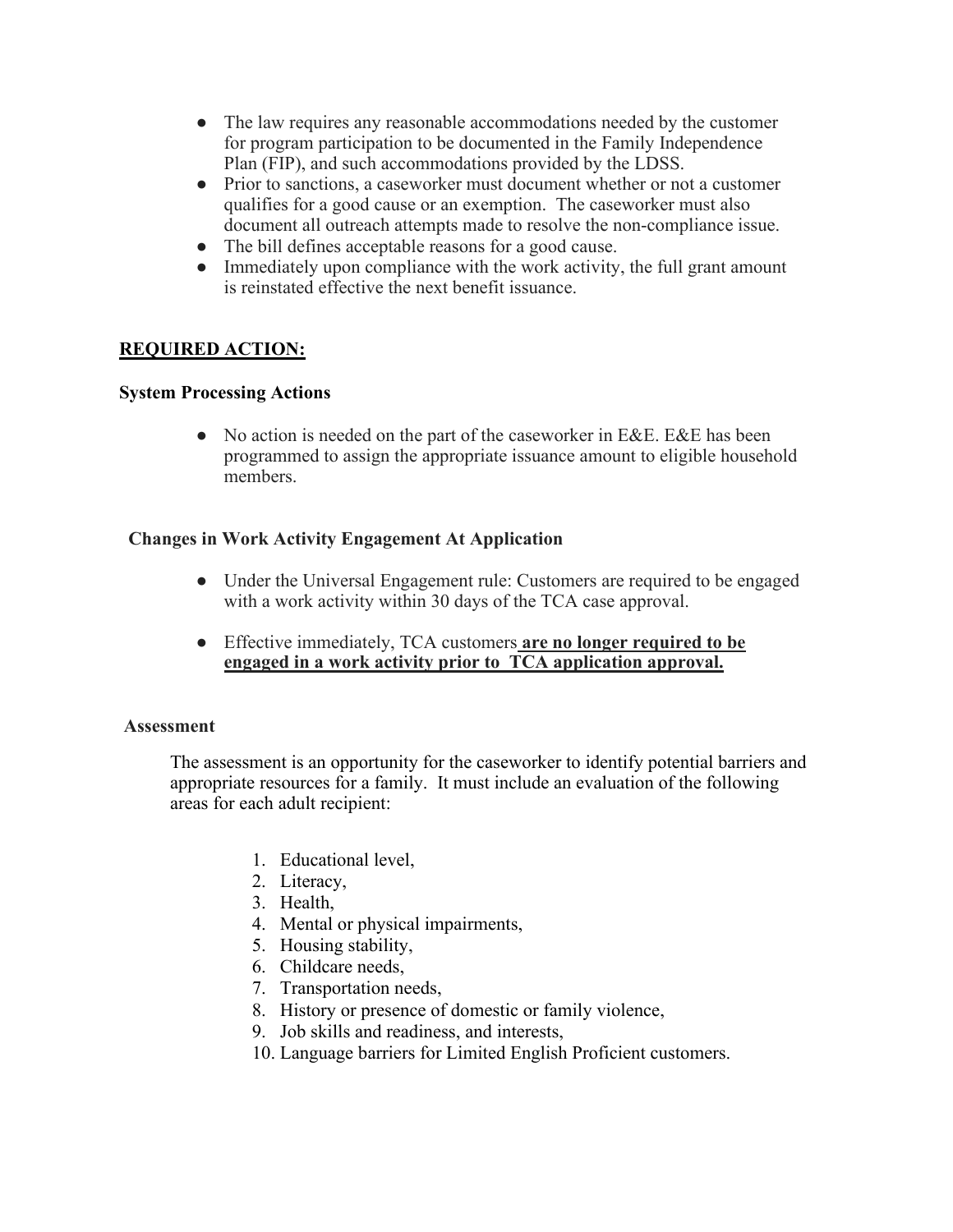# **NOTE**

FIA encourages the use of the Online Work Readiness Assessment (OWRA), however, if a local department would like to designate a different assessment that is used consistently, they may do so with approval by the FIA Executive Director. The assessment tool can be submitted to the Office of Cash Programs Director and Work Program Coordinator to be reviewed and then submitted to the FIA Executive Director for approval.

## **Family Independence Plan (FIP)**

After an assessment has been completed, the family and the caseworker develop and sign an agreed-upon document referred to as the FIP. The FIP must:

- Be developed, agreed upon, and signed by both caseworker and all adults on the TCA case;
- Specify any reasonable accommodations that a local department will provide to a recipient with a disability;
- State whether the family qualifies for an exemption or has good cause to not participate in the work requirement;
- This is an opportunity to determine needs and identify barriers;
- Both the caseworker and the family share the responsibility to meet their agreed-upon portions of the FIP;
- Lists programs and resources to which the customer will be referred to address their employment barriers.

Be sure to refer to Section 205 of the TCA Manual for a comprehensive list of all FIP requirements including, but not limited to, addressing the 60-month time limit.

#### **Non-compliance with a FIP requirement**

- A 30-day conciliation is required for **each** instance of non-compliance prior to instituting a sanction.
- When an adult member does not comply with a work requirement, the **adult portion** of the TCA grant is **reduced by 30%.** If the second adult is also not compliant, the adult portion is reduced by **an additional 30%**.
- Minor Parents:
	- When a minor parent does not comply with the education requirement, **the adult and minor parent portion** of the TCA grant is **reduced by 30%**.
	- When a minor parent who is head of household does not meet the education requirements **and** does not meet work requirements, the **adult portion** of the TCA grant is **reduced by 30%.**
- The child(ren)'s portion of the grant amount may not be reduced.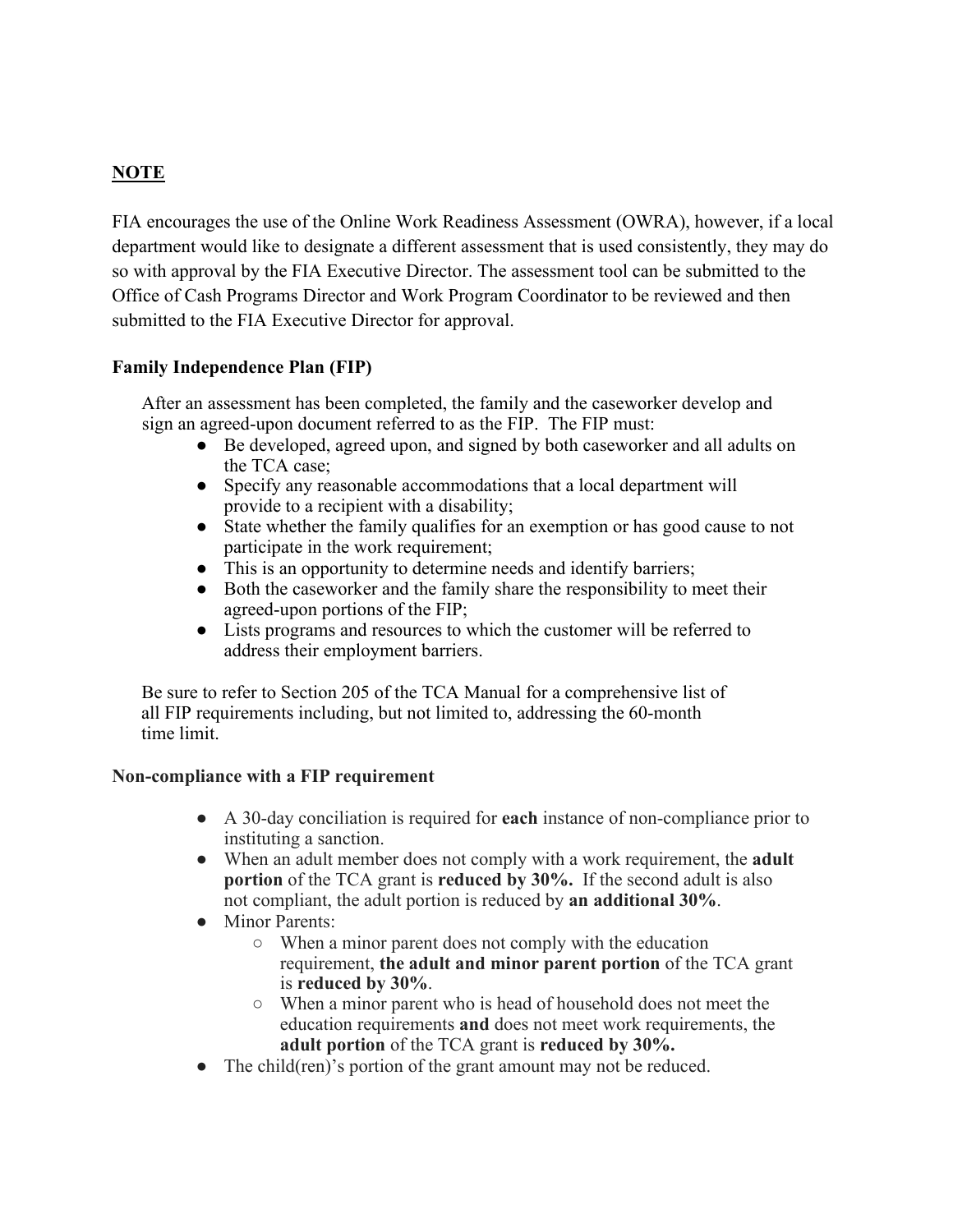## **Non-compliance with Child Support requirements**

- A 30-day conciliation is required for **each** instance of non-compliance prior to instituting a sanction.
- When an **adult member** of an ongoing case does not comply with child support requirements, the **entire grant amount is reduced by 25%**.
- Needy and non-needy caretaker relatives must still comply with Child Support requirements.
	- The entire grant amount **is reduced by 25%** in the event there is non-compliance.
- There are no changes to Child Support compliance requirements at application.

## **Impact on SNAP Benefits**

• The E&E system will apply the full TCA grant amount to the associated SNAP case to determine the household's SNAP benefit. The reduced portion of the TCA grant will be counted as phantom income.

#### **Conciliation Requirements**

- Each instance of non-compliance with Child Support and/or Work Requirements requires a 30-day conciliation period. Once a conciliation period is initiated, the caseworker must send a notice of non-compliance to the customer advising them of the following:
	- The reason for non-compliance;
	- Offering a conciliation conference with contact information for the customer to reach the local department;
	- The date at which a customer must either come into compliance or establish good cause with their caseworker.
- The caseworker must make case notes of the following:
	- Efforts undertaken to investigate for good cause non-compliance (including, but not limited to personally reaching out to the customer via phone);
	- Efforts made to evaluate whether the customer qualified for any good cause reason;
	- Efforts in assisting the customer in addressing barriers to participation.

## **Acceptable Good Causes**

- Temporary illness or incapacity;
- Court-ordered appearances or **temporary** incarceration of 90-days or less;
- Domestic violence;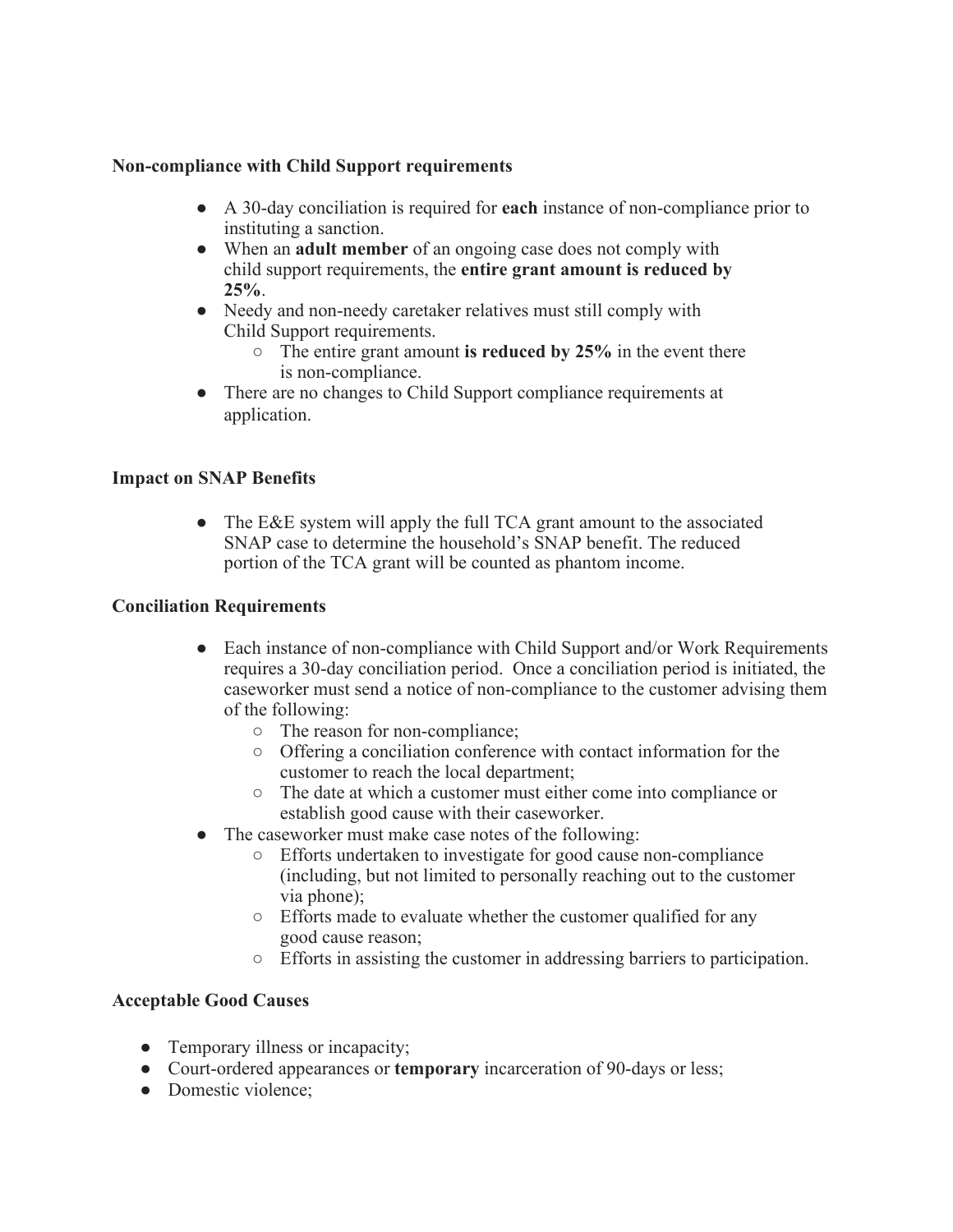- A family crisis that threatens normal family functioning includes:
	- Experiencing homelessness;
	- Eviction, foreclosure, or other loss of housing;
	- Receiving a utility disconnection notice or having a utility disconnected;
	- Breakdown in transportation;
	- Breakdown in childcare arrangements or lack of childcare for a child or children who are 12 years old or younger;
- For a single parent of any child younger than 6, the unavailability of:
	- Childcare within a reasonable distance from the parent's home or work site; reasonable distance may be defined at the local level dependent upon availability of childcare;
	- Informal childcare by a relative or others;
	- Appropriate and affordable childcare arrangements;
- A lack of supportive services identified by the individual and a caseworker;
- The failure of the local department, an employer, or activity site to provide reasonable accommodations to an individual with a disability.

## **Definition of Homelessness**

- A family lacks a fixed, regular, and adequate nighttime residence due to the loss of the family's housing, economic hardship, or similar reasons that lead the family to:
	- o Share the housing of other persons;
	- o Live in a motel, hotel, trailer park, car, park, public space, vacant building, substandard housing, transit station, camping ground, or similar setting; or
	- O Live in an emergency or transitional shelter.

#### **Voluntary Work Participants**

• Customers who meet an exemption or have good cause, but choose to voluntarily participate in a work program may not be sanctioned for non-compliance.

#### **Compliance**

• Immediately upon compliance with the work activity and/or Child Support, the full grant amount is reinstated effective the next benefit issuance.

#### **IMPLEMENTATION:**

HB 1313 is effective immediately statewide in alignment with the statewide implementation of the E&E system.

• Child Support requirements for TCA ongoing cases will resume effective December 1, 2021. There are no changes for Child Support requirements at application.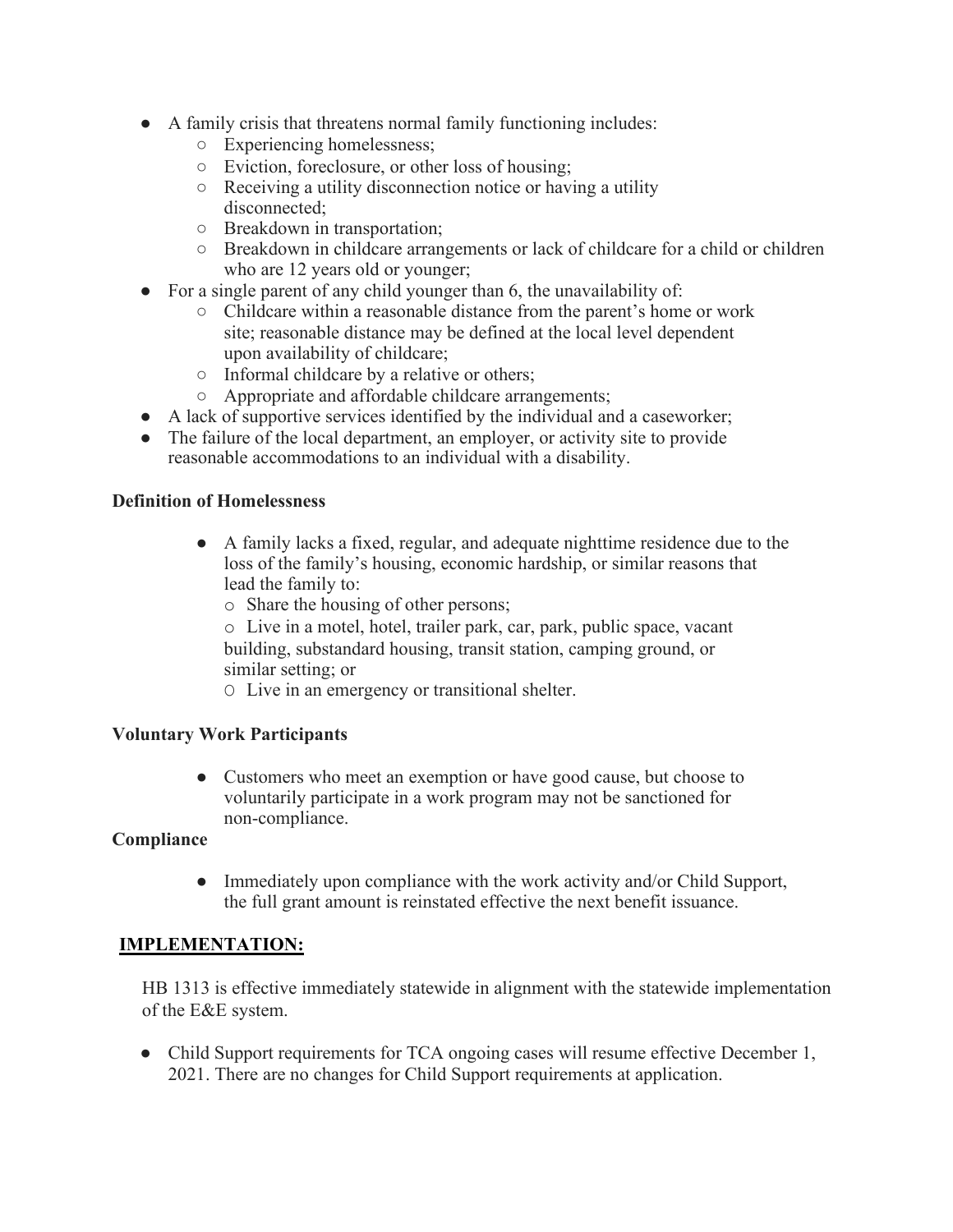• All TCA work requirements will be waived through December 31, 2021 and will resume on January 3, 2022.

**NOTE: Our goal is to connect customers with opportunities to support themselves and their families. The absence of the work requirements does not mean the absence of case management services. This is an opportunity to work on engagement strategies and speak to customers in a way that will encourage participation with the work requirements. Continue to assess and refer customers to the work program as long as they have no barriers to participation.** 

## **Re-Engagement Guidance**

## **Child Support**

● At the point of redetermination check to see if the customer was referred to Child Support. If not, make the referral and explain to the customer that the Child Support waiver has ended effective December 1, 2021 and they must comply with Child Support to continue to receive the full benefit amount.

## **Work Program**

- TCA work requirements will resume on Monday, January 3, 2022.
- In December 2021, each local department should run the Unengaged Report for December 2021 and the Estimated End Date Report for January 2022 from WORKS. These reports will show the list of customers who are not in any activity (Unengaged Report) and the list of customers who are in activities about to end (Estimated End Date Report). Enlist the assistance of your Work Participation Specialist (WPS).
- Schedule appointments for all unengaged customers and customers whose activity is scheduled to end January 2022 so they can be assessed and placed in the most appropriate code or referred to the work program.
- At redetermination conduct an assessment using OWRA or your approved assessment from the FIA Executive Director to determine the customer's readiness to participate in a work program.

#### **Pay for Performance Contract Guidance**

- Each local should review their existing contract language to ensure it aligns with our newly adopted strategic goals and the implementation of this new policy. If a contract modification is necessary, reach out to your local procurement officer for guidance. The Office of Cash Programs is available to provide technical assistance as needed.
- If locals had contracts that had pre-pandemic and pandemic performance measures based on the existence of the State of Emergency, a formal written letter should be sent to the vendor informing them billing will go back to pre-pandemic terms due to the end of the